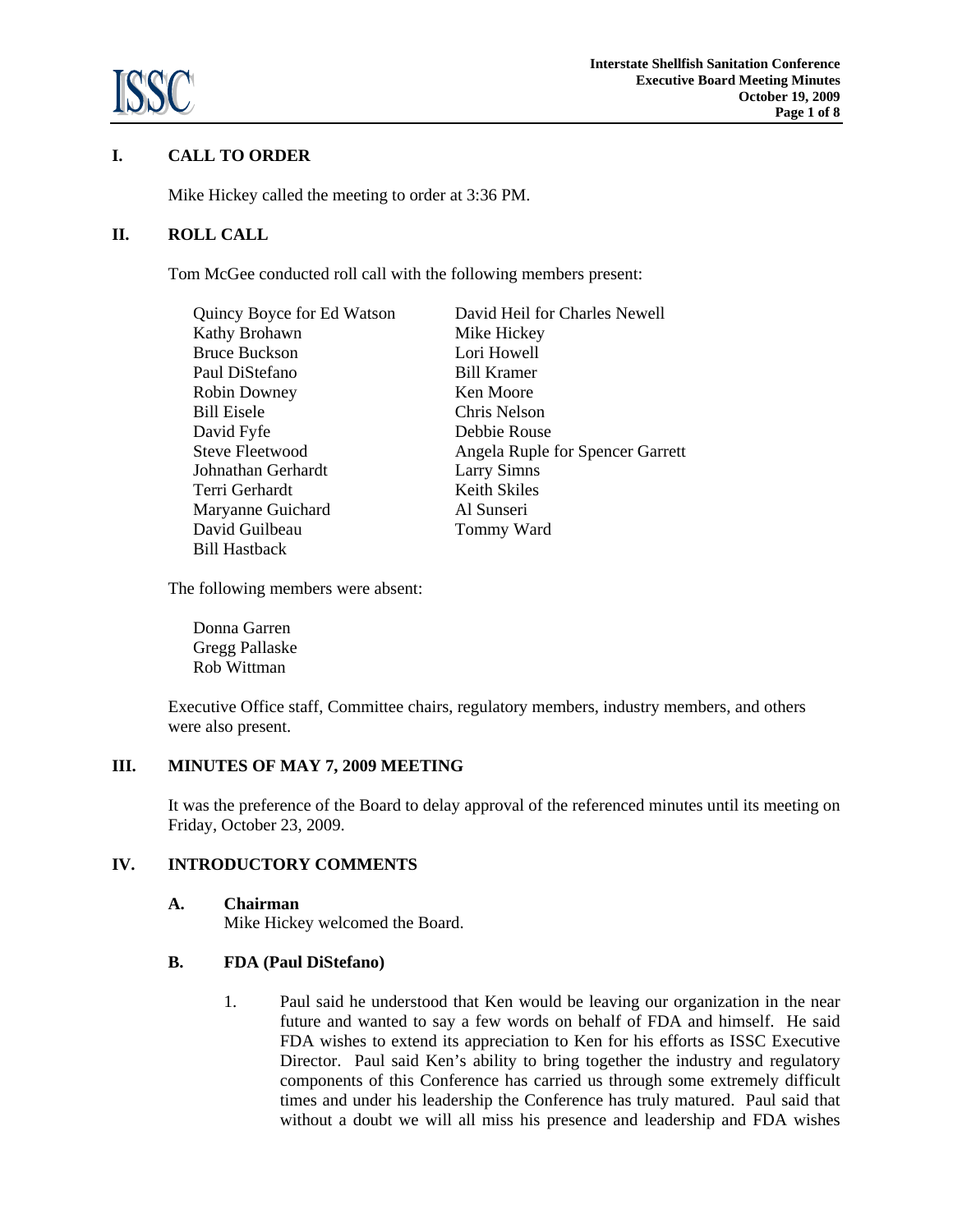Ken success in all his future career endeavors. Paul added, on a personal note, he has grown to appreciate Ken not only for his leadership abilities, but also for his candor, his sense of humor, his ability to move folks forward even when things appear to be at their worst, and for his unyielding dedication to improving public health.

2. Employee Changes

Jessie DeLoach has been hired as the new Shellfish Specialist in Pacific Region; and Peter Koufopoulos is no longer the Northeast Shellfish Specialist. FDA will be filling this vacancy.

- 3. Thursday Information Forum Greg Goblick will be presenting at the Thursday Open Forum to discuss the FDA Dilution Guidance and FDA encouraged everyone to attend.
- 4. ISSC Grant

FDA approved year 17 of the Shellfish Safety Assistance Grant with ISSC for \$325,000; and FDA supplemented the grant this year with an additional \$81,250 for *Vibrio* control and outreach activities.

- 5. FDA has entered in contract with MA Division of Marine Fisheries to conduct PSP monitoring in federal waters of the northwest Atlantic Ocean.
- 6. FDA has funded a study by Research Triangle Institute to examine the cost to the Gulf industry to implement *Vv* controls. The study was to originally look at the cost associated with implementing reduced time to refrigeration and time from initial refrigeration to cool down to 50F. Given the Agency's redirection relative to *Vv* and the need to ensure that controls are in place to eliminate the risk at the highest possible level we have redirected RTI to focus their efforts on the costs associated with implementation of PHP by the Gulf oyster industry. FDA anticipates that the study findings will be available by late winter or early spring. We will be meeting with RTI at the conclusion of this Conference to apprise them of recent ISSC actions and to develop a final time line. FDA hopes that states and industry will offer RTI their fullest cooperation when contacted for information. FDA has directed RTI to begin refocusing their efforts nationally to look at retail and examine consumer confidence in post harvest product.
- 7. Efforts to conduct a pilot of the Onboard Screening and Dockside Testing Protocol for managing PSP in offshore federal waters have resumed.
	- In accordance with the support from the ISSC, use of the Abraxis test kit has been incorporated into onboard screening efforts.
	- As a result, for the first time a lot of shellfish (surf clams) was harvested under the Protocol
	- Surf clams from Georges Bank were harvested in September
	- Results from the onboard Abraxis screening test enabled the harvest
	- Dockside samples were analyzed by MBA and demonstrated acceptable PSP levels and the product was released into commerce.
	- Results of both Abraxis and MBA demonstrated a high level of consistency.
	- Efforts to pilot test the Protocol will continue as weather permits.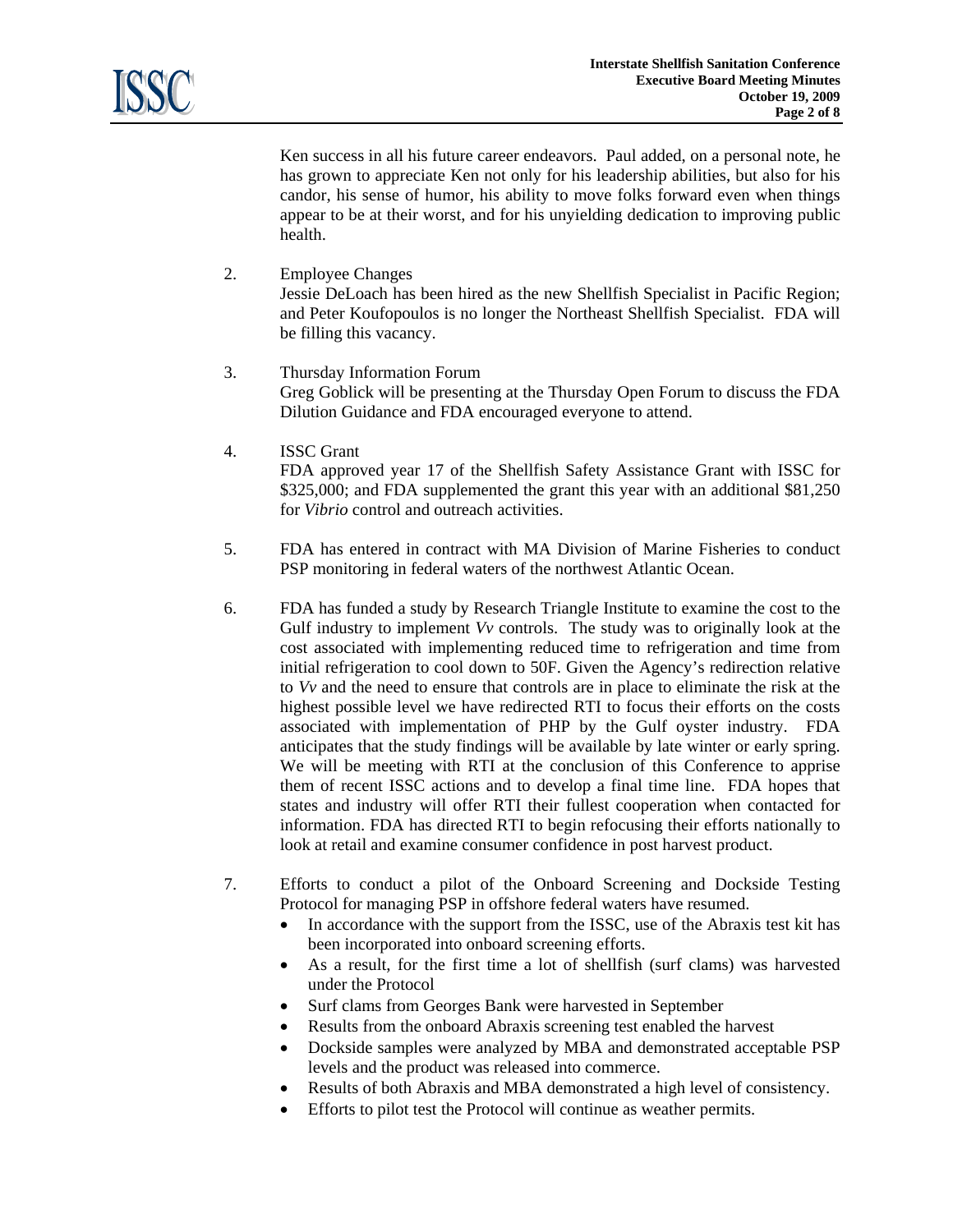

- 8. EU Audit
	- At the last Board meeting Paul indicated that the EU audit of the US Shellfish Program had been conducted and the Board had previously been provided with preliminary findings as presented at the audit close out meeting.
	- FDA has since received the draft audit report
	- FDA has shared it with the states involved in the audit (ME, RI, WA) for their comments
	- The audit identified 6 areas of concern where the US program did not meet requirements of EU directives
		- o Failure to monitor federal waters for marine biotoxins
		- o Failure to monitor for all marine biotoxins of concern to the EU (DSP, Azaspiricids) as well as lack of control of echinoderms (urchins, sea cucumbers), tunicates (sea squirts) and gastropods (snails, conch, whelk)
		- o Failure to control the Vibrio vulnificus hazard in Gulf shellfish and concern that it may be shipped to Europe
		- o Failure to implement mandatory phytoplankton monitoring
		- o Failure to conduct product testing to ensure safety
		- o Failure to require ISO accreditation of shellfish labs
- 9. Retail Oyster Study
	- Provided to Executive Board for review and comment
	- Currently under final review in FDA
	- Will publish in the Journal of Applied Environmental Microbiology

# **C. NMFS**

 Angela Ruple advised the Board that Spencer Garrett would be in attendance at the Friday, October 23, 2009, meeting and would provide his introductory comments at that time.

# **D. EPA (Bill Kramer)**

 Bill expressed his desire to elaborate on Paul DiStefano's earlier statement regarding Ken. He said the ISSC needs strong process and trust and that he has always found Ken to be able to provide both. Bill said it is important to have an open working relationship such as he has always had with Ken and that he has enjoyed working with Ken and has learned a lot. Bill expressed his appreciation to Ken for introducing him to the hierarchy of learning and said it helps in working with others and understanding yourself.

Bill Kramer provided an updated presentation to the Board which included the following:

EPA's Objective: New recreational water criteria for all waters by 2012

- Including freshwater rivers, streams and lakes
- 2012 is Consent Decree deadline
- BEACH Act requires new criteria for coastal rec. waters
- Incorporate new science—over 20 long years since 1986 criteria; CWA requires updates "from time to time"
- Improve scientific foundation and implementation based on what we've learned over the past 20 plus years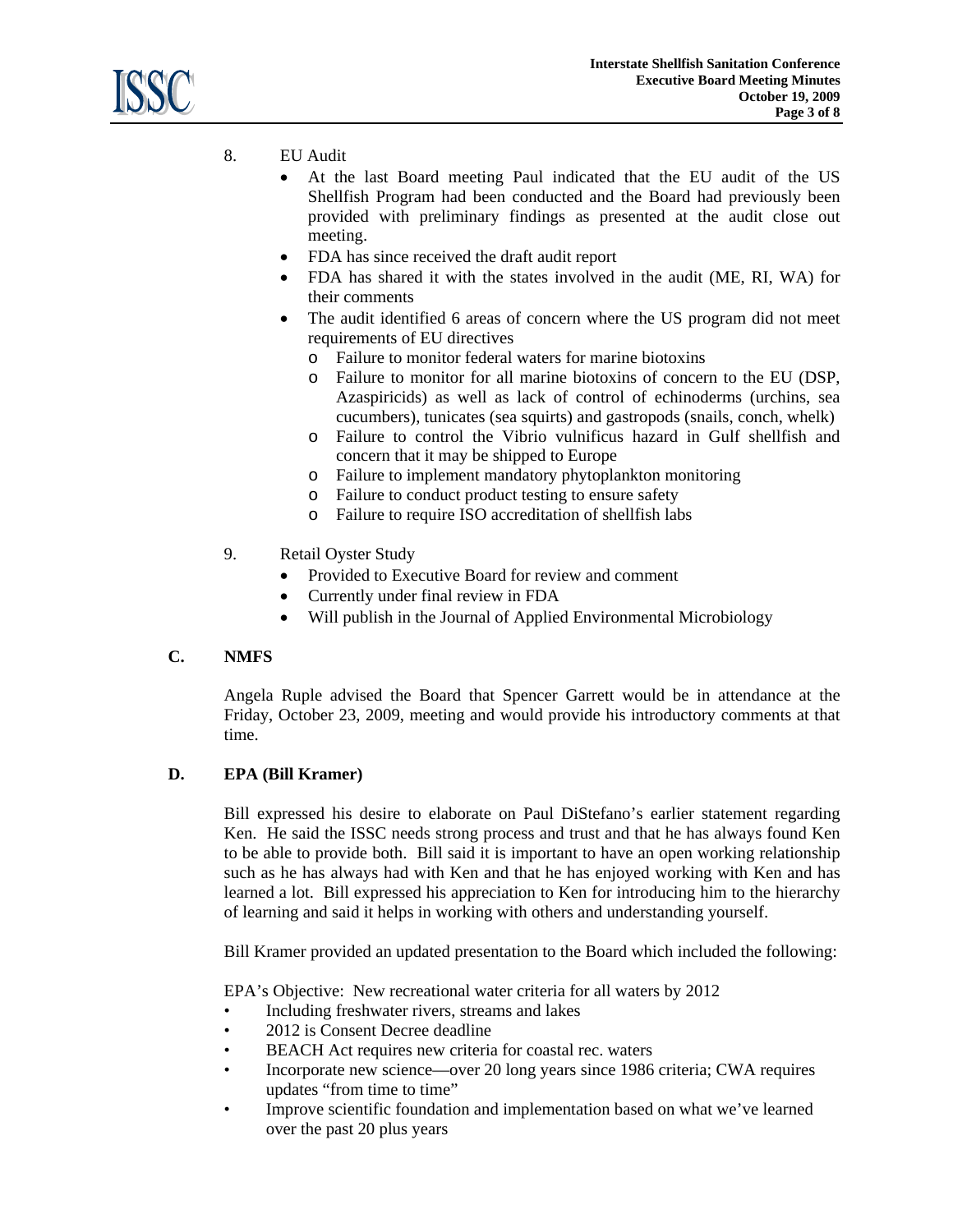

- Ease implementation for BEACH Act states: no double standards
- Makes providing protection for downstream rec. waters easier

EPA's Major Research Areas per Critical Path Science Plan

- Epidemiology Studies and Quantitative Microbial Risk Assessment (QMRA)
- Site Characterization: Sanitary Surveys
- Indicators/Methods Development and Validation
- Modeling
- Addressing Application to:
	- >Coastal (marine) waters
	- >Great Lakes
	- > Inland Waters- rivers, streams, lakes

EPA Research & Activities Related to Indicator/Methods

- Performance of QPCR signal (fate & transport) (P8)
- Evaluate multiple indicator/method combos to develop quantifiable relationships (P15)
- Sample holding time/preservation (P16)
- Develop, refine, validate, publish one or more new ambient test methods (P17a)
- Develop, refine, validate, publish one or more new wastewater test methods, provided results of P8 and P18 indicate need (P17b)
- Evaluate the suitability of individual combos of indicators and methods for different CWA purposes (P18)
- Re-analyze archived NEEAR samples using molecular methods for other indicators, provided samples have not degraded per outcome of P16 (P22)

EPA-Supported Epi Studies

- 2007 and 2008 SCCWRP Studies at Avalon Beach, CA
- droppings, urban runoff, and leaking sanitary sewers (human source)
- 2008 SCCWRP Continuation Study at Doheny Beach, CA
- EPA Epi Studies Conducted in 2009

Opportunities & Challenges (2)

- EPA will need to synthesize data from a wide assortment of studies which may have conflicting or inconsistent results regarding indicator/method relationship to illness.
- Culture-based methods require 24-48 hours to obtain results. qPCR is a faster method to assess recreational water quality and predict swimming-related illnesses, – Even with rapid testing method, beach notification decisions could not be made for 4-6 hours after sample collected.
- EPA is considering the use of predictive models to supplement beach monitoring, but not to replace it.
- EPA is considering developing a process/methodology for incorporation of new methods into future criteria development in the absence of an epi study.

# **V. PROGRAM CHAIRMAN'S REPORT**

Ken Moore recommended postponing this report until Friday, October 23, 2009, given the motion made at the Opening General Assembly to hold a special 2010 meeting. Ken advised that due to Rob Wittman's Congressional responsibilities the Executive Office has assumed the Program Chairman's duties for meeting planning.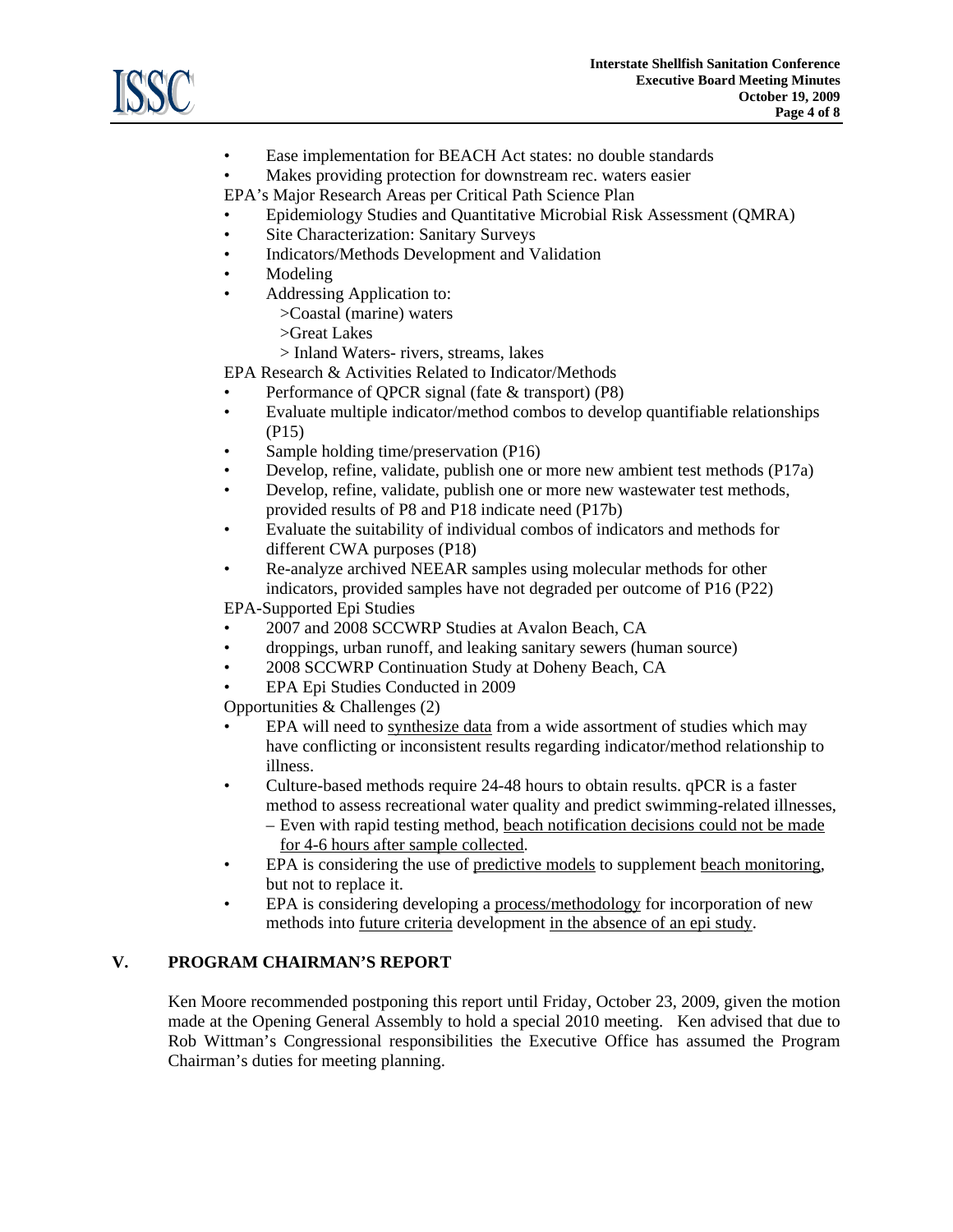

# **VI. OPENING GENERAL ASSEMBLY MOTION**

Ken Moore advised that the following motion made at the Opening General Assembly had previously been distributed to Board members.

Part one of the motion read:

Request that FDA present their specific concerns related to the Conference's present position on Proposal 00-201 to the VMC for consideration. In this discussion, it is requested that FDA specifically identify the elements of 00-201 that the FDA feels are inadequate. The VMC is requested to consider the FDA concerns in its deliberations of 00-201 and make recommendations to Task Force II as appropriate.

Mike Hickey advised that the Board will be dealing with the second part of the motion that read: I further move that the Executive Board be directed in its first meeting of the Biennial Meeting to discuss with FDA the impacts and concerns associated with their approach to implementing a reformulated policy on the control of *Vv* and the implications that this action will have on the future relationship between the USFDA and the ISSC.

 Ken asked Lori Howell to read the recommendations that the VMC will be making to Task Force II. The recommendations are as follows:

- 1. Recommended that FDA submit a proposal for deliberation by a Special ISSC conference to be held in 2010. In the interim, it is requested that FDA, in coordination with ISSC fund a robust economic impact and consumer acceptance analysis to inform the ISSC deliberations on the proposal. An impacts analysis guidance committee will be appointed to guide and make recommendations on the components of the impacts analysis study.
- 2. Recommended that a workgroup be established as soon as possible to develop criteria for an economic analysis. The workgroup will use the criteria for an economic impact analysis for rulemaking as a guide. The study should include a taste acceptance component. The workgroup should include, but not be limited to, at least one industry member and one regulatory member from the east, west and gulf coasts.
- 3. Recommended that May 1, 2011, be set as date for implementation of Model Ordinance Section II @ .04, *Vibrio* Management Plan for Oysters.
- 4. Recommended that the *Vibrio* Management Committee meet at the spring 2010 Executive Board meeting.
- 5. Recommended that the findings of the *Vibrio* vulnificus Illness Review Subcommittee be accepted. The Subcommittee found that 17 cases in 2007 met the criteria and 13 cases in 2008 met the criteria. After adjusting for population changes, the illness rate reduction was calculated to be 35.2% from the baseline period.

Following a lengthy discussion, the Board members agreed to postpone further discussion on this item until the Friday, October 23, 2009, Executive Board meeting.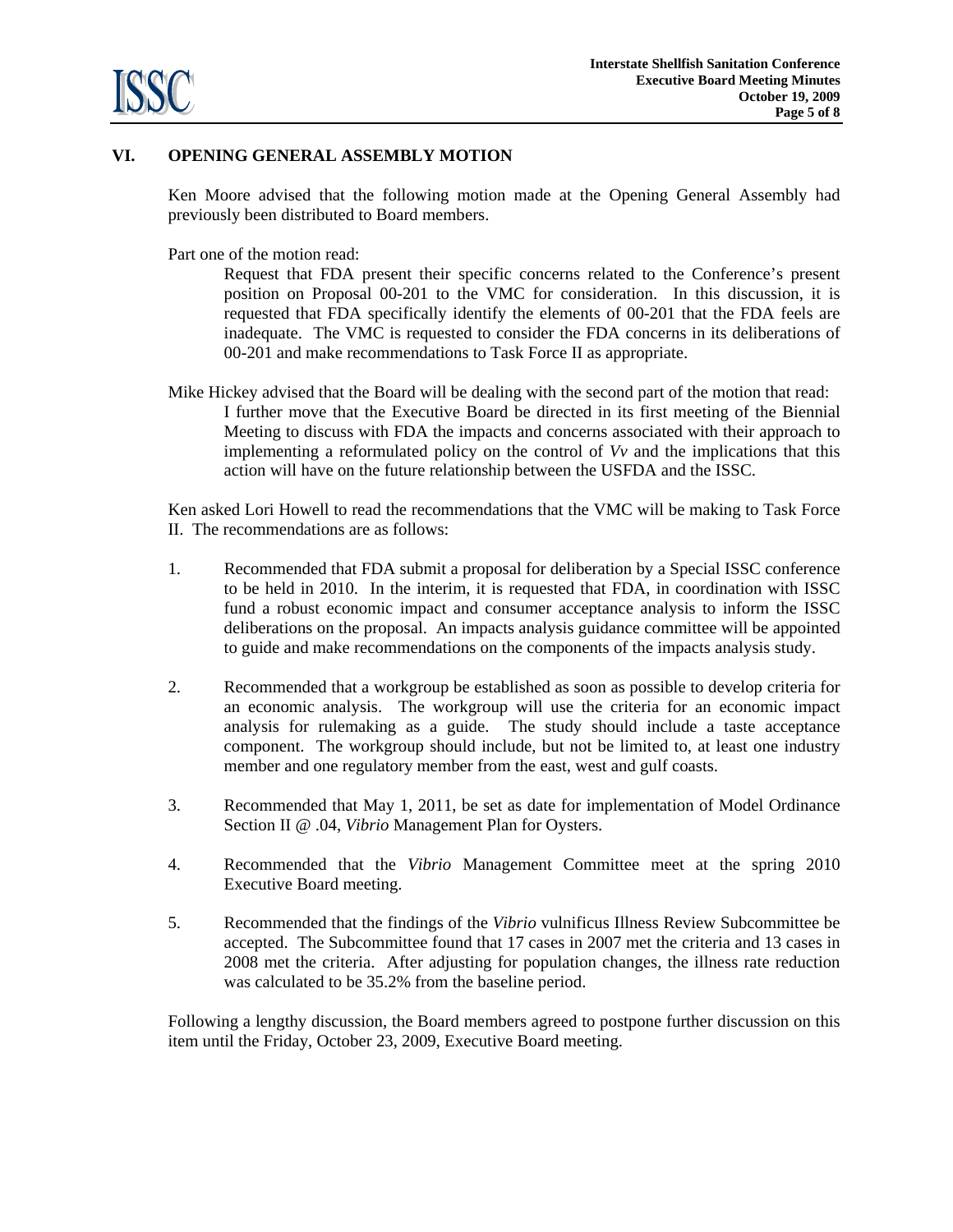

# **VII. PROPOSAL REVIEW COMMITTEE**

Lori Howell reported that the Executive Board had directed the Proposal Review Committee to recommend "No Action" on proposals that had been deliberated previously and did not contain new supporting information and that all "No Action" recommendations must include a rationale. The Committee was requested to use careful consideration in ranking proposals submitted by an ISSC Committee. Lori said that the members of the Committee had reviewed all proposals and submitted a ranking form with incorporated comments. The Committee submitted a document with recommendations for the order in which the new proposals should be addressed taking into consideration linkages with related proposals as well as recommendations of no action and referral of proposals to other task forces. Lori also informed the Board that the Committee wishes to discuss the numbering system used to rank proposals as well as investigate additional ways this committee can assist the conference. A motion was made by Paul DiStefano and seconded by Maryanne Guichard that the Board approve the recommendations of the Proposal Review Committee. The motion carried with a voice vote by the Board.

# **VIII. RESOLUTIONS COMMITTEE**

Ken Moore reported that the Committee recommended that the Board approve the following meritorious resolutions for adoption by the Voting Delegates:

- Resolutions 09-002 09-007 Memorial Resolutions;
- Resolution 09-008 Resolution of Appreciation of Staff; and
- Resolution 09-009 Resolution of Appreciation of Chairman's Reception sponsors.

Ken said that Resolution 09-001 Educational Outreach Common Carrier Associations was substantive in nature and asked the Board to approve referral of this resolution to Task Force II. A motion was made by Maryanne Guichard and seconded by Johnathan Gerhardt to approve the Resolutions Committee recommendations. The motion carried with a voice vote by the Board.

# **IX. RECIPROCITY COMMITTEE**

Ken Moore recommended that reporting and discussion of this agenda item be carried over to the October 20, 2009, Executive Board meeting. The Board concurred.

# **X. OLD BUSINESS**

#### **A. Task Force Vacancies**

Ken Moore advised that some of the previously appointed Task Force members were unable to attend the Biennial Meeting and asked the Board to approve the following replacements as recommended by the Board Chairman.

- Task Force I Tom Howell to replace David Relyea;
- Task Force II Pete Jensen to replace Dave Wallace;
- Task Force III Bill Dewey to replace Clifford Hillman as Chairman;
- Task Force III John Tesvich to replace Mike Voisin; and
- Task Force III Joe Lacotte to replace Steve Wegh.

A motion was made by Chris Nelson and seconded by Lori Howell to approve the amended Task Force rosters. The Board carried with a voice vote by the Board.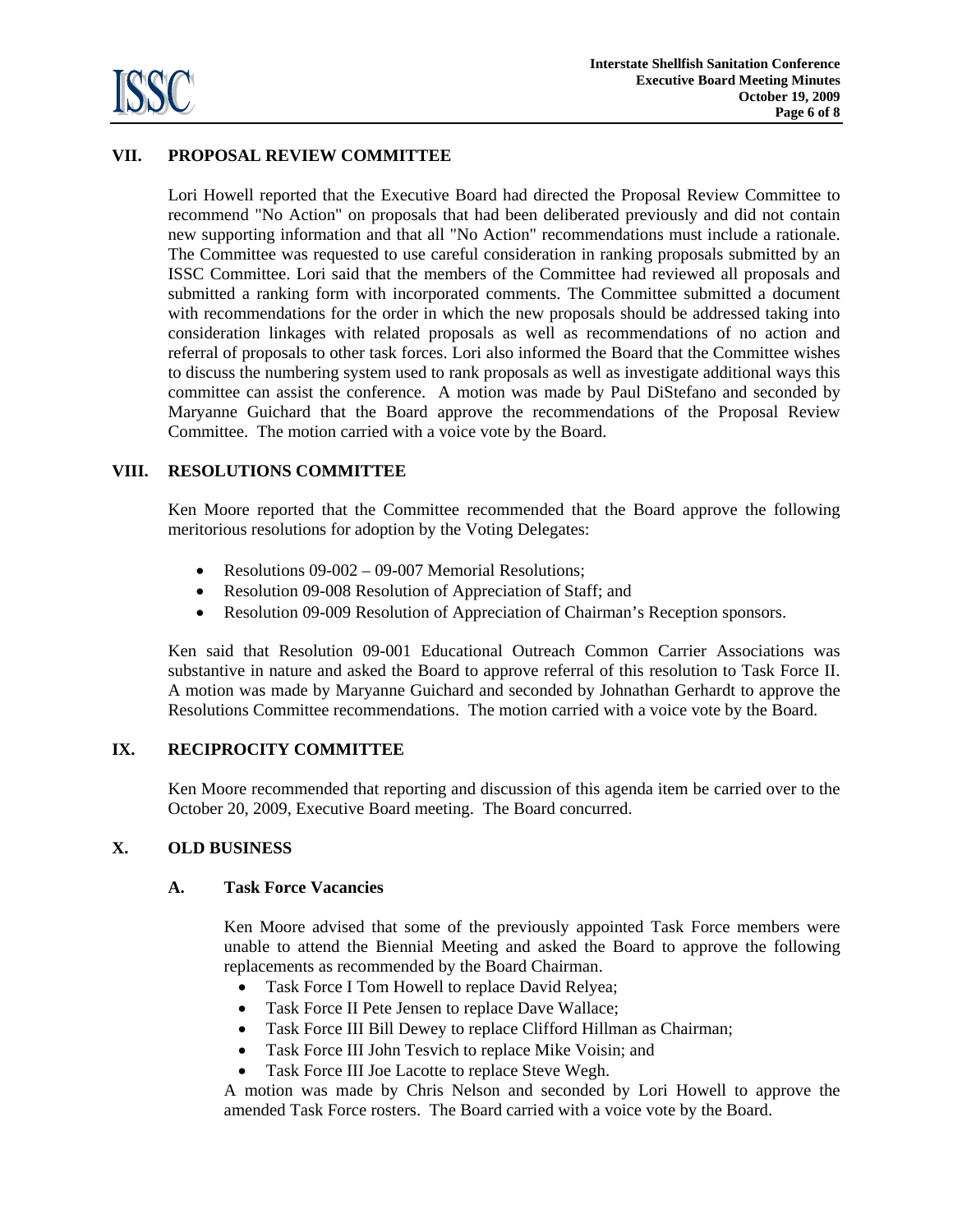

# **B. Proposals**

# **1. Proposal No. 07-103 Lab Methods and** *Vv* **and** *Vp* **Post Harvest Processing**

Ken Moore advised the Board that the methods in Proposal 07-103 had previously been given interim approval by the Board. The Laboratory Methods Review Committee will not make a recommendation for these two methods to be approved by the Conference. Board interim approval will remain in effect. Ken suggested the Board could renew interim approval but it is not necessary. The Committee is on track to recommend approval at a later date. No action by the Board required at this time.

# **2. Proposal No. 05-200 Post Harvest Processing**

Ken Moore advised the Board that this proposal was not included in the proposal package. He explained that Recommendations No. 1, 2, and 4 have been dealt with but the Post Harvest Processing Committee is continuing to work on Recommendation No. 3. Angela Ruple suggested that the Executive Office appoint a small workgroup to address this charge. The Committee will report their recommendations at the October 23, 2009, Board meeting. No action by the Board was required.

# **3. Proposal No. 05-308 ISSC Policy Statement on Consumption of Raw Oysters**

Ken Moore advised that no progress has been made on this proposal. Task Force III had asked for discussions with FDA on how to incorporate post harvest processing into the ISSC policy statement on the consumption of raw molluscan shellfish. Ken will report to Task Force III that there is no recommendation at this time from the Executive Board. Ken said this issue is becoming more complex and will require Executive Board review as the Conference continues to address *Vv* controls. No action by the Board was required.

# **4. Proposal No. 05-310 Plant Element Evaluation Criteria**

Ken Moore explained that at the 2007 Biennial Meeting after a discussion concerning plant element evaluation criteria, the Voting Delegates adopted a recommendation that FDA use field tests as criteria and for FDA to also go back and apply that criteria for the past two evaluations. FDA responded in the 2007 Summary of Actions that they did not think going back would be meaningful or useful and that they wanted the field testing to continue going forward. The Executive Board agreed with that recommendation. FDA is not prepared to present the information at this time. The two year period just ended and FDA will be reporting their findings and making recommendations regarding these criteria at a later date. Paul DiStefano said that at the NSSP Evaluation Criteria Committee meeting held yesterday and it was agreed that FDA would provide Committee members with an interim report of FDA findings. The Committee will need to review the findings and make recommendations at the next Executive Board meeting. Ken said the Committee will need to resubmit the criteria at the next Conference meeting. No action required by the Board at this time.

# **5. Proposal No. 07-303 Guidance on Equivalence Criteria for Food**

Ken Moore advised that discussions of this proposal with FDA will continue but has recently not been a priority for FDA. He said at some point in the future this proposal will be brought back to the Board for discussion. Ken will report to Task